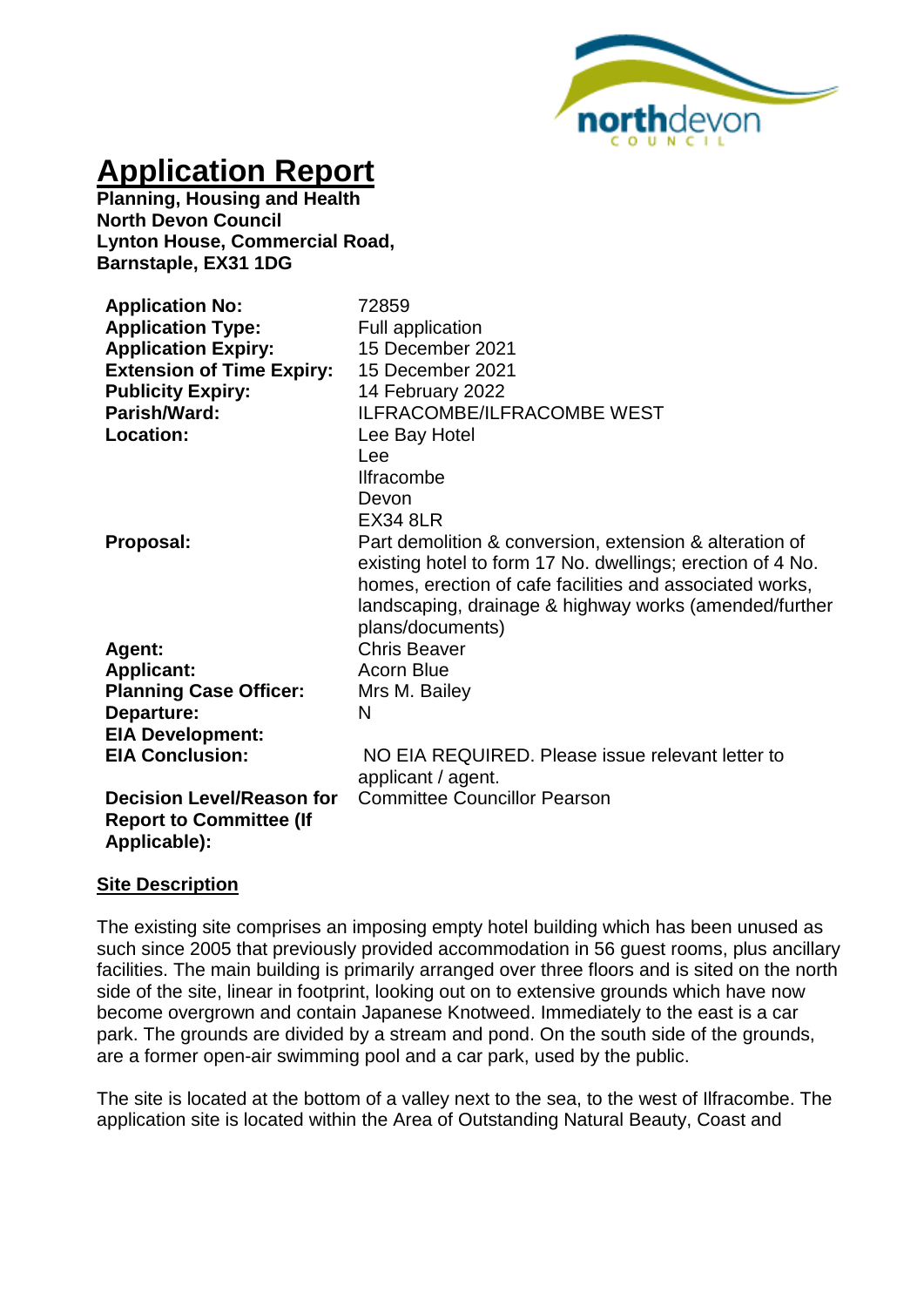Estuary Zone, Heritage Coast and Lee Conservation Area. At the northwest corner of the site on the opposite side of the road is a grade 2 listed building.

A number of dwellings are located on higher ground to the north of the hotel and there is also a cluster of properties along the seafront to the west.

To the south of the site on the valley side is an area of woodland. Further dwellings and commercial premises are located to the east, in the main part of the village.

The principal access to the site is from Ilfracombe, with minor routes to Mortehoe and Woolacombe. The South West Coast Path runs between the hotel site and the sea and a public footpath linking the sea front with the village, runs to the south of the site.

#### **Recommendation**

Legal Agreement Required: Yes

#### **Planning History**

| <b>Reference</b> | <b>Proposal</b>                             | <b>Decision</b> | <b>Decision</b> |
|------------------|---------------------------------------------|-----------------|-----------------|
| <b>Number</b>    |                                             |                 | <b>Date</b>     |
| 77/0120/34/03    | Proposed conversion of store to form        | Approve -       | 2 March         |
|                  | second bedroom shower room and toilet       | With            | 1977            |
|                  | at Lee Bay Hotel, Lee, Ilfracombe,          | Conditions      |                 |
|                  | Devon, EX34 8LR                             |                 |                 |
| 29579            | Formation of tennis court at Chapel         | Withdrawn       | 27 July         |
|                  | Cottage, Lee, Ilfracombe, EX348LR           |                 | 2000            |
| 35198            | Formation of tennis court for community     | Full            | 12 August       |
|                  | use (amended plans) at Chapel               | Planning        | 2003            |
|                  | Cottage, Lee, Ilfracombe, EX348LR           | Approval        |                 |
| 40327            | Demolition of existing rear extension &     | Full            | 4 August        |
|                  | construction of larger replacement          | Planning        | 2005            |
|                  | extension together with internal            | Refusal         |                 |
|                  | alterations & alterations to existing first |                 |                 |
|                  | floor balcony at Shell Cottage, Lee,        |                 |                 |
|                  | Ilfracombe, EX348LR                         |                 |                 |
| 40820            | Demolition of existing & erection of new    | Full            | 17 October      |
|                  | extension to dwelling together with         | Planning        | 2005            |
|                  | internal alterations & alterations to       | Approval        |                 |
|                  | existing first floor balcony at Shell       |                 |                 |
|                  | Cottage, Lee Bay, Ilfracombe, EX348LR       |                 |                 |
| 44215            | Restrospective application for terracing    | Full            | 9 July          |
|                  | & landscaping works at Beach House,         | Planning        | 2007            |
|                  | Lee, Ilfracombe, EX348LR                    | Approval        |                 |
| 45227            | Extension & alterations including minor     | Withdrawn       | 18              |
|                  | demolition, slate terracing & formation of  |                 | December        |
|                  | turning area (amended & additional          |                 | 2007            |
|                  | plans) at Lee Bay Hotel, Lee,               |                 |                 |
|                  | Ilfracombe, Devon, EX348LR                  |                 |                 |
| 49712            | Redevelopment of redundant hotel            | Finally         | 16              |
|                  | complex to form 19 shared ownership         | <b>Disposed</b> | November        |
|                  | holiday apartments, 5 further new build     | Of              | 2012            |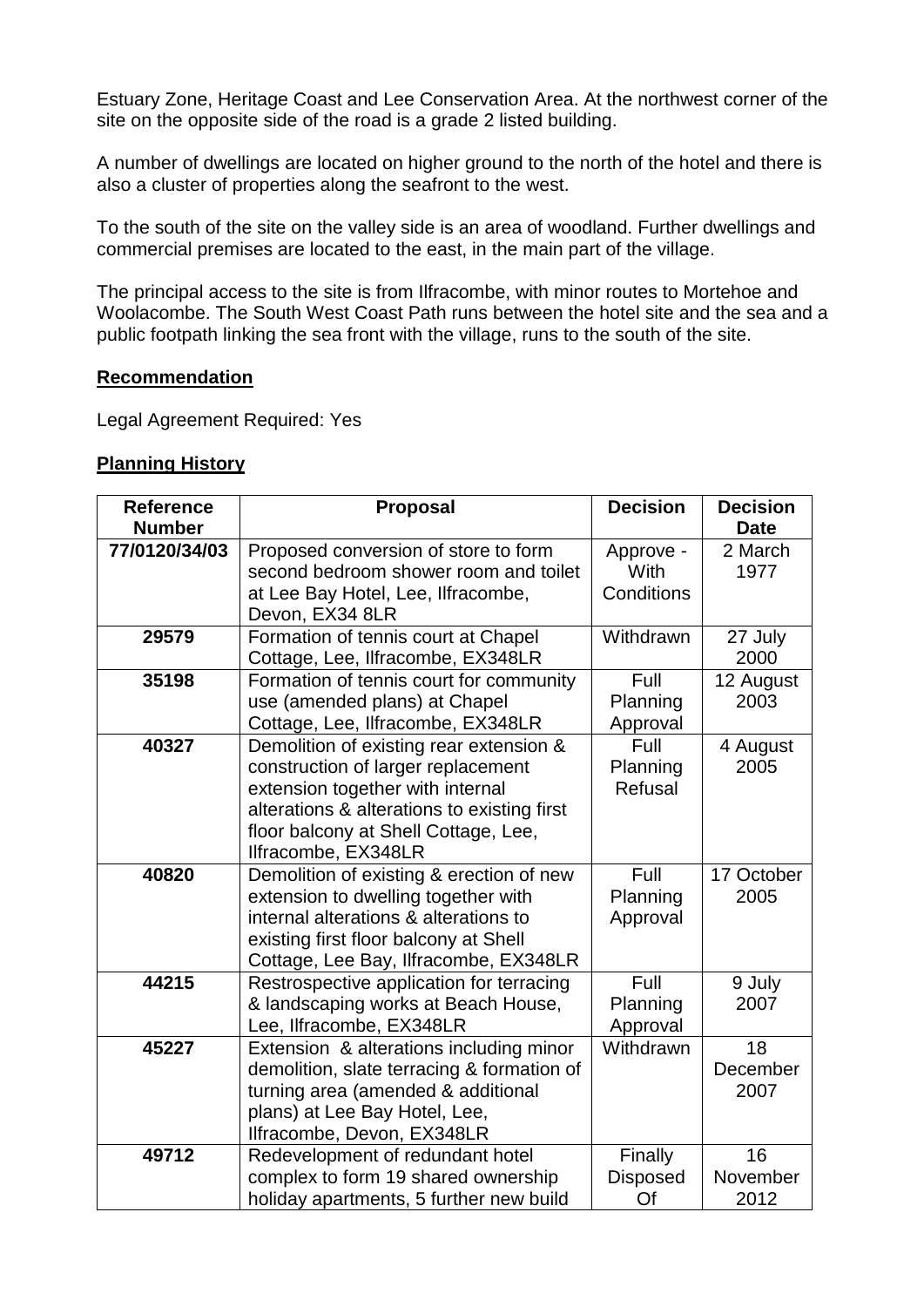| <b>Reference</b><br><b>Number</b> | <b>Proposal</b>                                                                                                                                                                                                                                                                                                                                                                                   | <b>Decision</b>             | <b>Decision</b><br><b>Date</b> |
|-----------------------------------|---------------------------------------------------------------------------------------------------------------------------------------------------------------------------------------------------------------------------------------------------------------------------------------------------------------------------------------------------------------------------------------------------|-----------------------------|--------------------------------|
|                                   | holiday apartments in grounds together<br>with associated cafe/bistro/bar,<br>restaurant, spa, pool complex, kiosk &<br>associated works (amended drawings &<br>flood risk assessment) at Lee Bay Hotel,<br>Lee, Ilfracombe, Devon, EX34 8LR                                                                                                                                                      |                             |                                |
| 59766                             | Demolition of existing hotel & public wc<br>block; erection of 20 dwellings;<br>formation of new public open space;<br>extension to existing car park; erection<br>of cafe & wc block; & associated<br>landscaping, drainage & highway works<br>(further amended plans & information) at<br>Former Lee Bay Hotel, Lee, Ilfracombe,<br>Devon, EX34 8LR                                             | Full<br>Planning<br>Refusal | November<br>2016               |
| 63167                             | Demolition of existing hotel, erection of<br>21 dwellings, formation of new public<br>open space, extension to existing car<br>park, erection of cafe & wc block &<br>associated landscaping, drainage &<br>highway works (amended plans &<br>documents) (revised information)<br>(additional information) (amended plans<br>and documents) at Lee Bay Hotel, Lee,<br>Ilfracombe, Devon, EX34 8LR | Full<br>Planning<br>Refusal | 23 April<br>2019               |

## **Constraints/Planning Policy**

| <b>Constraint / Local Plan Policy</b>                                               | <b>Distance (Metres)</b> |
|-------------------------------------------------------------------------------------|--------------------------|
| Adopted Existing Strategic Footpath/Cycleway: South West<br><b>Coast Path North</b> | Within constraint        |
| Advert Control Area Area of Special Advert Control                                  | Within constraint        |
| Chivenor Safeguard Zone Consultation Structure or works<br>exceeding 91.4m          | <b>Within constraint</b> |
| Class III Road                                                                      |                          |
| Conservation Area: 22 Lee Adopted 12/03/2018;                                       | Within constraint        |
| Landscape Character is: 4C Coastal Slopes and Combes<br>with Settlement             | <b>Within constraint</b> |
| Public Right of Way: Footpath 234FP36                                               | <b>Within constraint</b> |
| <b>Unclassified Road</b>                                                            |                          |
| USRN: 27504817 Road Class: R Ownership: Highway<br>Authority/Private                | Within constraint        |
| USRN: 27505856 Road Class: YFP Ownership: Highway<br>Authority                      | <b>Within constraint</b> |
| Within 100m of Adopted Heritage Coast                                               | Within constraint        |
| Within Adopted AONB (ST09 & ST14)                                                   | Within constraint        |
| Within Adopted Coast and Estuary Zone                                               | Within constraint        |
| Within Adopted Unesco Biosphere Transition (ST14)                                   | Within constraint        |
| <b>Within Flood Zone 2</b>                                                          | Within constraint        |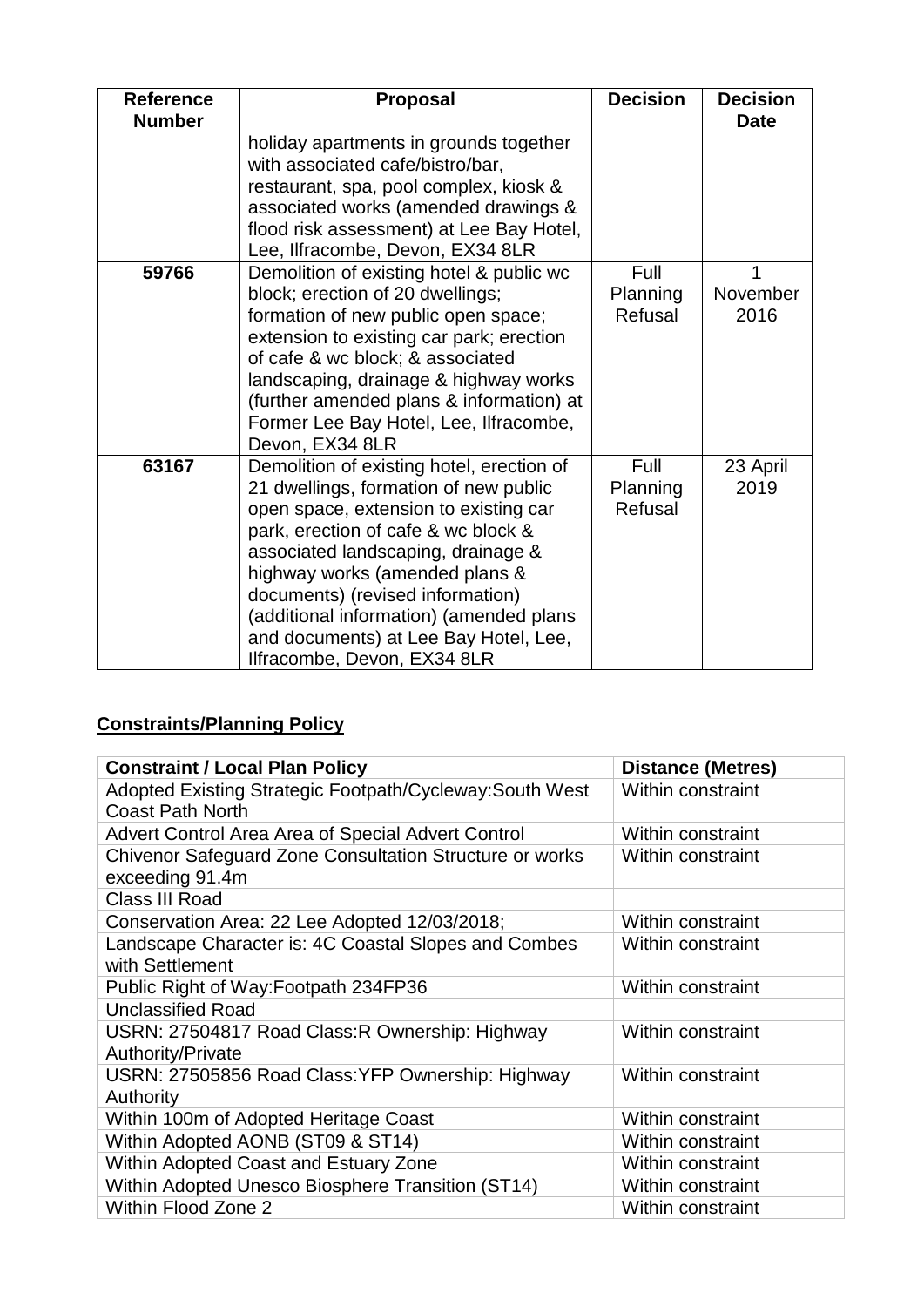| Within Flood Zone 3<br>Within constraint<br>Within Surface Water 1 in 100<br>Within constraint<br>Within:, SSSI 5KM Buffer in North Devon, consider need for<br>Within constraint<br>AQIA if proposal is for anaerobic digester without<br>combustion plant<br>Within: Braunton Burrows, SAC 10KM Buffer if agricultural<br>Within constraint<br>development consider need for AQIA<br><b>SSSI Impact Risk Consultation Area</b><br>Within constraint<br><b>Conservation Area: LEE</b><br><b>DM01 - Amenity Considerations</b><br><b>DM02 - Environmental Protection</b><br>DM03 - Construction and Environmental Management |
|------------------------------------------------------------------------------------------------------------------------------------------------------------------------------------------------------------------------------------------------------------------------------------------------------------------------------------------------------------------------------------------------------------------------------------------------------------------------------------------------------------------------------------------------------------------------------------------------------------------------------|
|                                                                                                                                                                                                                                                                                                                                                                                                                                                                                                                                                                                                                              |
|                                                                                                                                                                                                                                                                                                                                                                                                                                                                                                                                                                                                                              |
|                                                                                                                                                                                                                                                                                                                                                                                                                                                                                                                                                                                                                              |
|                                                                                                                                                                                                                                                                                                                                                                                                                                                                                                                                                                                                                              |
|                                                                                                                                                                                                                                                                                                                                                                                                                                                                                                                                                                                                                              |
|                                                                                                                                                                                                                                                                                                                                                                                                                                                                                                                                                                                                                              |
|                                                                                                                                                                                                                                                                                                                                                                                                                                                                                                                                                                                                                              |
|                                                                                                                                                                                                                                                                                                                                                                                                                                                                                                                                                                                                                              |
|                                                                                                                                                                                                                                                                                                                                                                                                                                                                                                                                                                                                                              |
|                                                                                                                                                                                                                                                                                                                                                                                                                                                                                                                                                                                                                              |
|                                                                                                                                                                                                                                                                                                                                                                                                                                                                                                                                                                                                                              |
|                                                                                                                                                                                                                                                                                                                                                                                                                                                                                                                                                                                                                              |
| <b>DM04 - Design Principles</b>                                                                                                                                                                                                                                                                                                                                                                                                                                                                                                                                                                                              |
| DM05 - Highways                                                                                                                                                                                                                                                                                                                                                                                                                                                                                                                                                                                                              |
| <b>DM06 - Parking Provision</b>                                                                                                                                                                                                                                                                                                                                                                                                                                                                                                                                                                                              |
| <b>DM07 - Historic Environment</b>                                                                                                                                                                                                                                                                                                                                                                                                                                                                                                                                                                                           |
| DM08 - Biodiversity and Geodiversity                                                                                                                                                                                                                                                                                                                                                                                                                                                                                                                                                                                         |
| DM08A - Landscape and Seascape Character                                                                                                                                                                                                                                                                                                                                                                                                                                                                                                                                                                                     |
| DM09 - Safeguarding Green Infrastructure                                                                                                                                                                                                                                                                                                                                                                                                                                                                                                                                                                                     |
| <b>DM10 - Green Infrastructure Provision</b>                                                                                                                                                                                                                                                                                                                                                                                                                                                                                                                                                                                 |
| <b>DM17 - Tourism and Leisure Attractions</b>                                                                                                                                                                                                                                                                                                                                                                                                                                                                                                                                                                                |
| DM24 - Residential Development in Rural Settlements                                                                                                                                                                                                                                                                                                                                                                                                                                                                                                                                                                          |
| DM27 - Re-use of Rural Buildings                                                                                                                                                                                                                                                                                                                                                                                                                                                                                                                                                                                             |
| ST01 - Principles of Sustainable Development                                                                                                                                                                                                                                                                                                                                                                                                                                                                                                                                                                                 |
| ST02 - Mitigating Climate Change                                                                                                                                                                                                                                                                                                                                                                                                                                                                                                                                                                                             |
| ST03 - Adapting to Climate Change and Strengthening                                                                                                                                                                                                                                                                                                                                                                                                                                                                                                                                                                          |
| Resilience                                                                                                                                                                                                                                                                                                                                                                                                                                                                                                                                                                                                                   |
| ST04 - Improving the Quality of Development                                                                                                                                                                                                                                                                                                                                                                                                                                                                                                                                                                                  |
| ST05 - Sustainable Construction and Buildings                                                                                                                                                                                                                                                                                                                                                                                                                                                                                                                                                                                |
| ST07 - Spatial Development Strategy for Northern Devon's                                                                                                                                                                                                                                                                                                                                                                                                                                                                                                                                                                     |
| <b>Rural Area</b>                                                                                                                                                                                                                                                                                                                                                                                                                                                                                                                                                                                                            |
| ST09 - Coast and Estuary Strategy                                                                                                                                                                                                                                                                                                                                                                                                                                                                                                                                                                                            |
| ST10 - Transport Strategy                                                                                                                                                                                                                                                                                                                                                                                                                                                                                                                                                                                                    |
| ST12 - Town and District Centres                                                                                                                                                                                                                                                                                                                                                                                                                                                                                                                                                                                             |
| ST14 - Enhancing Environmental Assets                                                                                                                                                                                                                                                                                                                                                                                                                                                                                                                                                                                        |
| ST15 - Conserving Heritage Assets                                                                                                                                                                                                                                                                                                                                                                                                                                                                                                                                                                                            |
| ST16 - Delivering Renewable Energy and Heat                                                                                                                                                                                                                                                                                                                                                                                                                                                                                                                                                                                  |
| ST17 - A Balanced Local Housing Market                                                                                                                                                                                                                                                                                                                                                                                                                                                                                                                                                                                       |
| ST18 - Affordable Housing on Development Sites                                                                                                                                                                                                                                                                                                                                                                                                                                                                                                                                                                               |
| ST19 - Affordable Housing on Exception Sites<br>ST21 - Managing the Delivery of Housing                                                                                                                                                                                                                                                                                                                                                                                                                                                                                                                                      |
| ST22 - Community Services and Facilities                                                                                                                                                                                                                                                                                                                                                                                                                                                                                                                                                                                     |
| ST23 - Infrastructure                                                                                                                                                                                                                                                                                                                                                                                                                                                                                                                                                                                                        |

## **Neighbours / Interested Parties**

Objections:

- No substantive repairs to building carried out.
- Japanese knotweed not dealt with and inadequate proposals to eradicate. Must be dug out. Demolition of the whole building will be required.
- Reasons for refusal previously, not dealt with.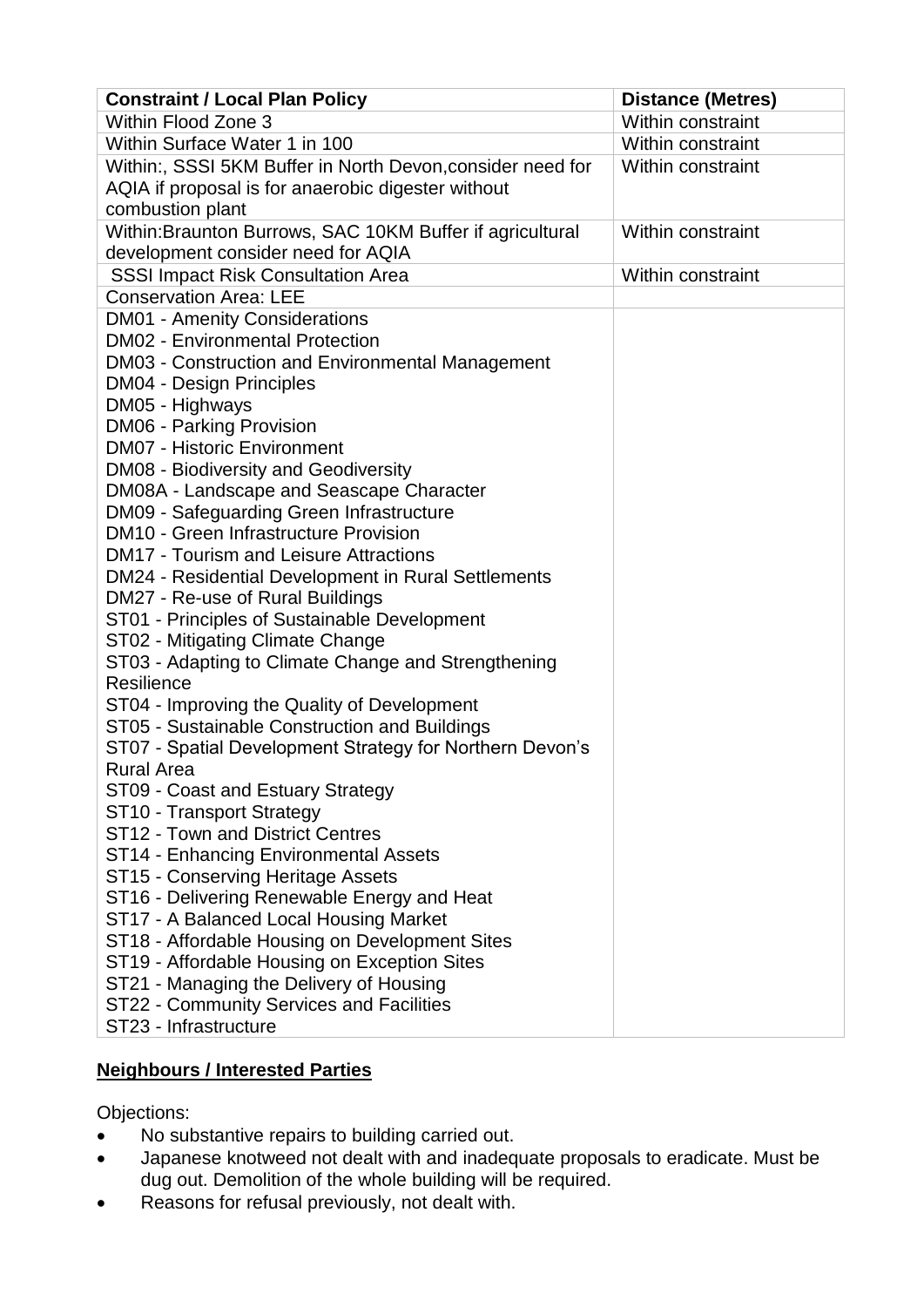- Design Brief ignored.
- Lack of engagement with residents and neighbours. Lack of Statement of Community Involvement.
- No benefit to community.
- Impact on Area of Outstanding Natural Beauty.
- Holiday home owners not aware of proposals.
- Foul drainage proposals inconsistent in Planning & Regeneration Statement against Flood Risk Assessment and Drainage Report.
- Café toilets will not be open to the public 24 hours a day, unlike the existing public toilets. Retain public toilets with contribution from applicant. Ownership of land needs clarification (not owned by hotel). Intention to demolish needs clarification.
- Lack of clarity on the National Trust option to acquire the land.
- Lack of affordable housing. Housing needs survey.
- Lack of local needs housing.
- Conclusions of VBC legal opinion questioned. Hotel has been abandoned.
- No Construction Management Plan available.
- Building for Life assessments are incorrect.
- Second home use will drain Council resources.
- Lack of Viability Report. No proof that 21 dwellings are needed. No proof hotel use is unviable. No updated marketing information available.
- No clarification of who will manage and maintain residential and public spaces.
- Harmful impact of 4 new dwellings on the landscape, AONB, Conservation Area and Chapel Cottage curtilage. Units 20 and 21 of particular concern.
- Unit 21 is in the flood zone contrary to policy and the Sequential Test.

### Comments:

- Significant improvement in appearance.
- Good to see some retention and later extensions removed.
- No externally accessed toilets in café.
- Foul sewage treatment must be fit for purpose.
- Construction impacts need to be addressed.
- The 4 new dwellings will not block views.
- Landscape Master Plan successfully links different elements.
- Removal of blot on the landscape.
- Affordable housing provision unrealistic.
- Health and safety must be addressed, e.g. traffic/highways.

### **Considerations**

### **Proposal Description**

This application seeks detailed planning permission for Conversion, extension and alteration of existing hotel to form 17 No. dwellings; erection of 4 No. homes; formation of new public open space; extension to existing car park; erection of café facilities; and associated landscaping, drainage and highway works.

### **Planning Considerations Summary**

- Previous Decision
- Policy Context
- Housing
- Ecology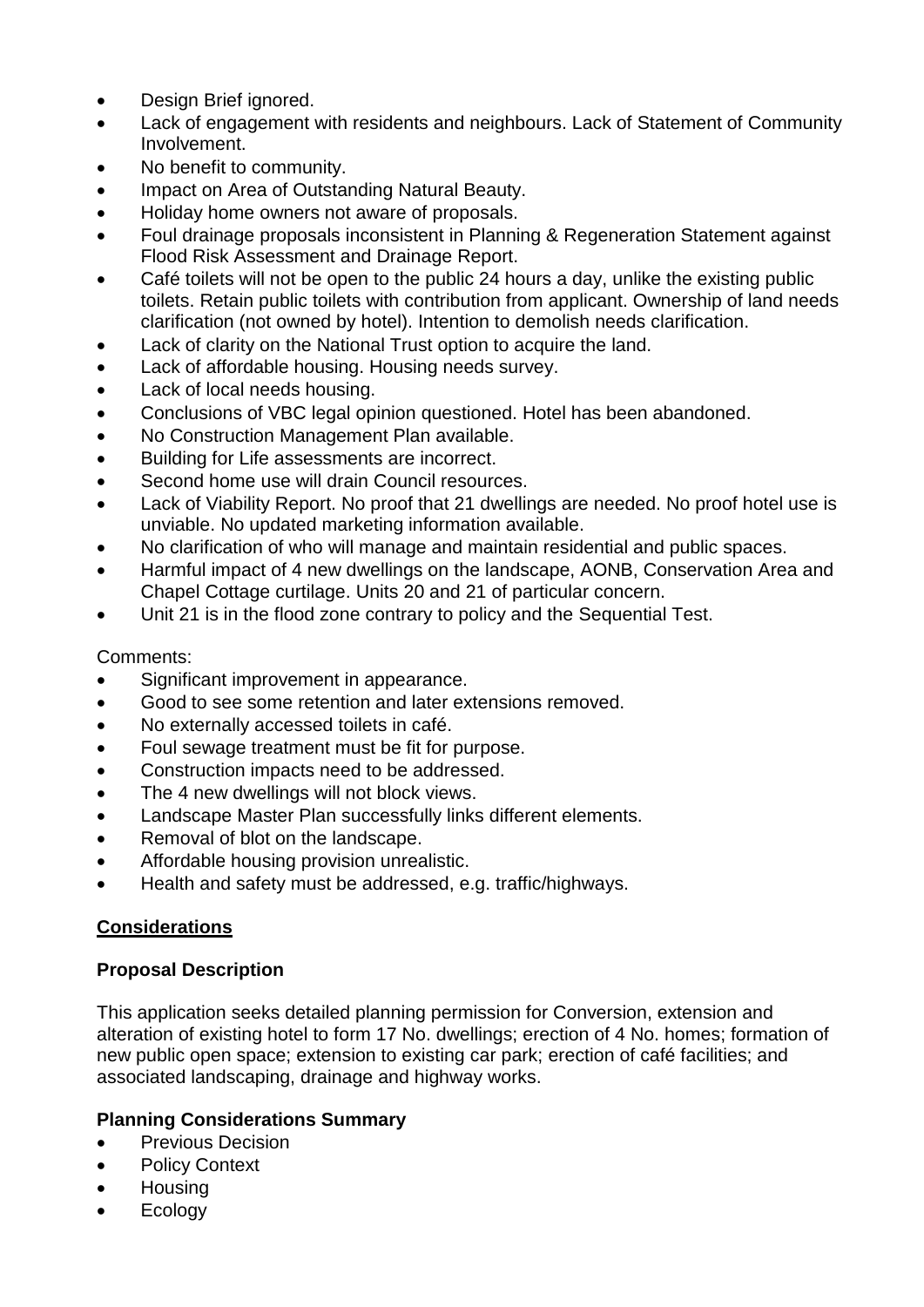- Design
- Heritage Assets
- Landscape
- Amenity
- Drainage
- Transport
- Other issues
- S106

## **Planning Considerations**

In the determination of a planning application Section 38 of the Planning & Compulsory Purchase Act 2004 is relevant. It states that for the purpose of any determination to be made under the planning Acts, the determination is to be made in accordance with the development plan unless material considerations indicate otherwise. The development plan for this area includes the Devon Waste Plan and North Devon and Torridge Local Plan. The relevant Policies are detailed above.

The National Planning Policy Framework (NPPF) is a material consideration.

The following are also material considerations:

- Lee Bay Hotel Site Design Guide 2020
- Lee Conservation Area Character Appraisal 2018
- AONB Management Plan